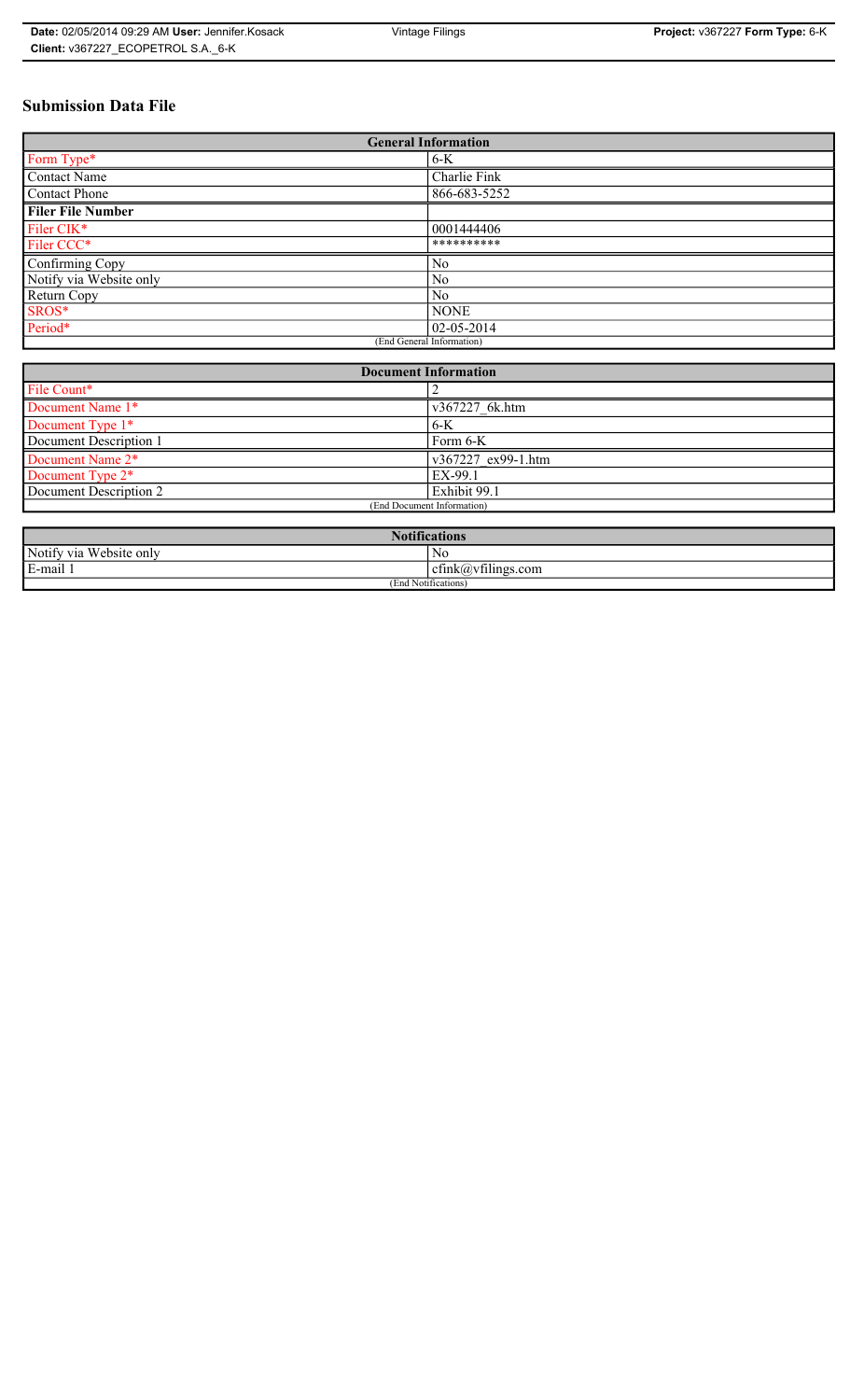### **SECURITIES AND EXCHANGE COMMISSION Washington, D.C. 20549**

#### **FORM 6-K REPORT OF FOREIGN PRIVATE ISSUER PURSUANT TO RULE 13a-16 OR 15d-16 OF THE SECURITIES EXCHANGE ACT OF 1934**

February, 2014

Commission File Number: 333-153452

**ECOPETROL S.A.**

*(Exact name of registrant as specified in its Charter)*

Carrera 7 No. 37 – 69 BOGOTA – COLOMBIA *(Address of registrant's principal executive offices)*

Indicate by check mark whether the registrant files or will file annual reports under cover Form 20-F or Form 40-F.

Form 20-F  $\boxtimes$  Form 40-F  $\Box$ 

Indicate by check mark if the registrant is submitting the Form 6-K in paper as permitted by Regulation S-T Rule 101(b)(1):

 $Yes$   $\Box$  No  $X$ 

Indicate by check mark if the registrant is submitting the Form 6-K in paper as permitted by Regulation S-T Rule 101(b)(7):

 $Yes$   $\Box$  No  $X$ 

Indicate by check mark whether by furnishing the information contained in this Form, the registrant is also thereby furnishing the information to the Commission pursuant to Rule 12g3-2(b) under the Securities Exchange Act of 1934.

 $Yes$   $\Box$  No  $X$ 

If "Yes" is marked, indicate below the file number assigned to the registrant in connection with Rule 12g3-2(b): 82- N/A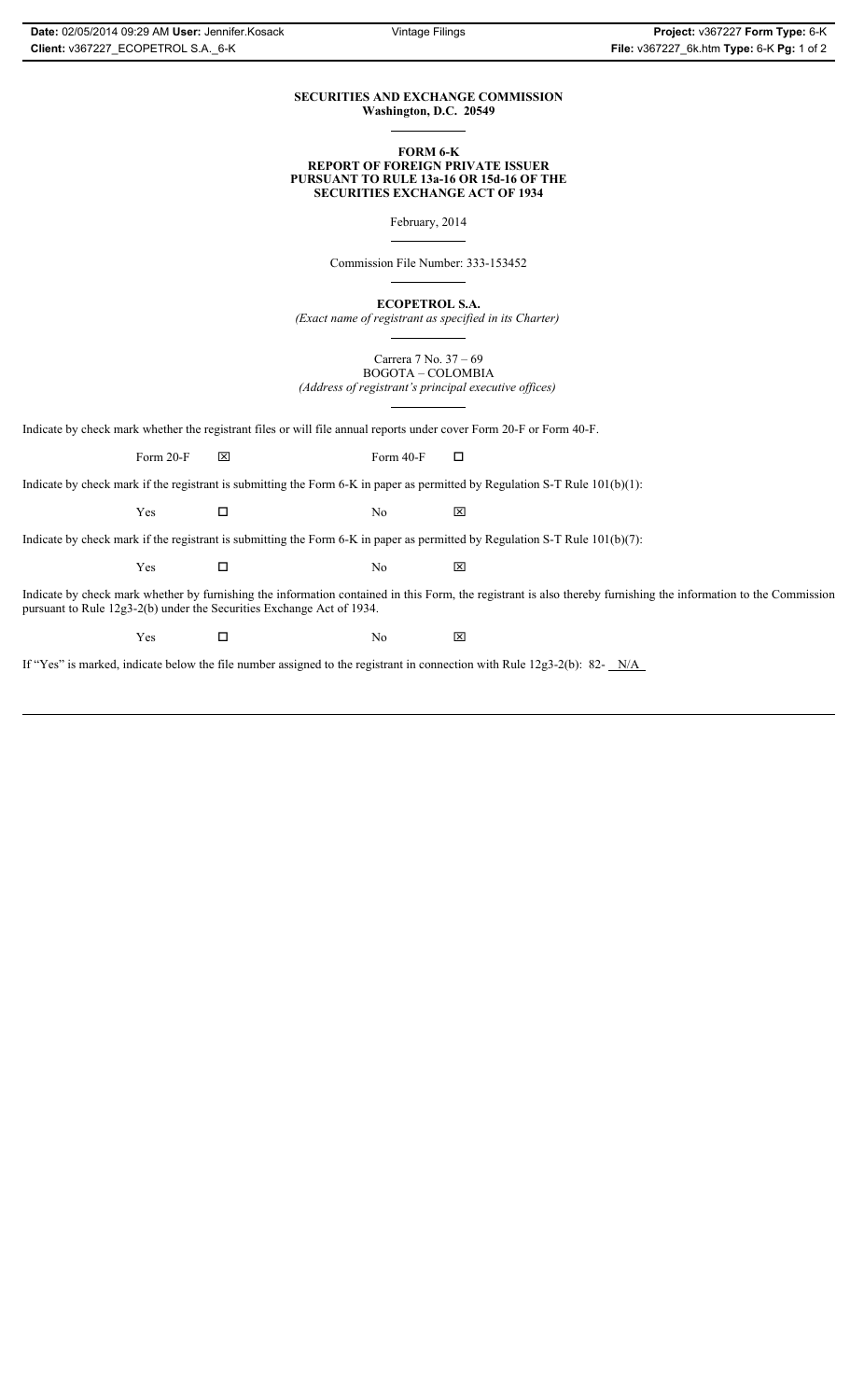## **SIGNATURE**

Pursuant to the requirements of the Securities Exchange Act of 1934, the Registrant has duly caused this report to be signed on its behalf by the undersigned, thereto duly authorized.

Date: February 5, 2014

Ecopetrol S.A.

By: /s/ Magda Manosalva Name: Magda Manosalva Title: Chief Financial Officer